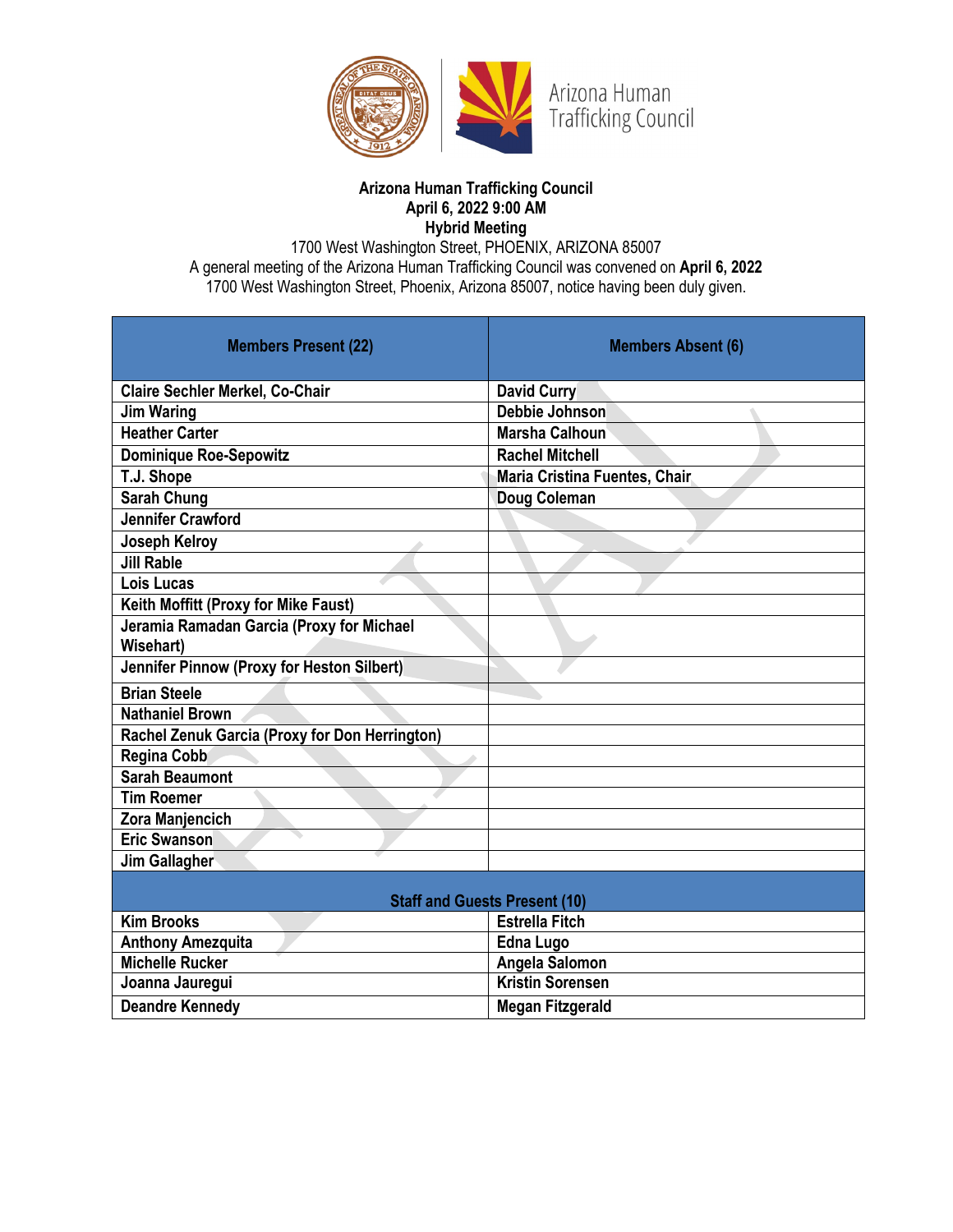# **Call to Order**

● **Claire Sechler Merkel, Co-Chair,** called the Arizona Human Trafficking Council meeting to order at **9:03** a.m. with 22 members and 10 staff and guests present.

#### **Roll Call**

● **Claire Sechler Merkel, Co-Chair,** conducted a roll call of the Council and took note of Councilmember proxies with quorum met.

#### **Approval of Minutes**

- **Claire Sechler-Merkel, Co-Chair,** requested a review of the **February 16, 2022** meeting minutes.
	- **Dominique Roe-Sepowitz** moved to accept the **February 16, 2022** minutes.
	- **Brian Steele** seconded the motion.<br>• The motion passed with no dissenting
	- The motion passed with no dissenting votes at **9:07** a.m.

### **Special recognition**

● **Claire Sechler-Merkel, Co-Chair,** requested that **Joseph Kelroy** share a few words regarding the recent loss of one of the staff at the Administrative Office of the Courts (AOC), Holly Reynolds. **Mr. Kelroy** stated that Ms. Reynolds was a specialist at Juvenile Justice Services and unexpectedly passed away in January of this year. Ms. Reynolds worked closely with the Human Trafficking Specialists in the counties, probation and detention officers, and was an incredible force with the work that she did. She was passionate about helping this population and vulnerable populations, not only in human trafficking but in other areas of juvenile justice. She was a committed professional and served 22 years with the AOC and with Pinal County Adult Probation prior to that. To honor Holly, the AOC has opened a website on SharePoint for anyone that knew her to share their thoughts in support of the family and to gain an understanding of what she did and who she served working in this field. On April 27th, the AOC is doing a presentation of the colors at the Arizona Supreme Court. Lastly, a celebration of life, scheduled by her family, will be held on May 14th. **Claire Sechler-Merkel, Co-Chair,** thanked **Mr. Kelroy** for his words and shared that Ms. Reynolds was an amazing partner, not only to the Council but also to the McCain Institute and she will be missed dearly.

## **Arizona Attorney General's Office: Human trafficking outreach and awareness**

- **Claire Sechler-Merkel, Co-Chair,** introduced **Michelle Rucker** for an update from the Arizona Attorney General's Office regarding their efforts surrounding human trafficking outreach and awareness. **Ms. Rucker**  began her presentation by providing an overview of their office and the outreach/education division. The Arizona Attorney General's Office has a dedicated Community Outreach and Education Division that has been in place for over a decade. Since the beginning of the current administration under Attorney General Mark Brnovich, concerted efforts have been made concerning human trafficking. These efforts have ranged from prosecution, investigation, and public education. The Division travels throughout Arizona and provides presentations in-person as well as online via webinars in schools, professional agencies, faith-based organizations, and anyone else who is needing information or is curious about any of the topics the Division presents to the public. Since 2015, the Division has presented to over 338,361 Arizonans. In 2016, the Division launched its Human Trafficking Program, and since its inception, the Division has presented the program to over 10,631 Arizonans.
- **Ms. Rucker** then provided an overview of their Internet Safety Program. Since 2015, the curriculum has been presented to more than 194,945 Arizonans. The target audiences for the program are children, parents, educators, and the general public. The age range for children/youth taking part in the program is kindergarten through 12th grade.
- **Ms. Rucker** then provided an overview of the Special Prosecutions Section within the Arizona Attorney General's Office and the work they are doing with law enforcement. In 2015, Attorney General Mark Brnovich created this new unit to be entirely dedicated to prosecutors who prosecute cases involving sex trafficking, sexual exploitation, money laundering, and illegal enterprises that involve human trafficking. Prosecutors within the unit have conducted dozens of training locally and nationally for and alongside law enforcement.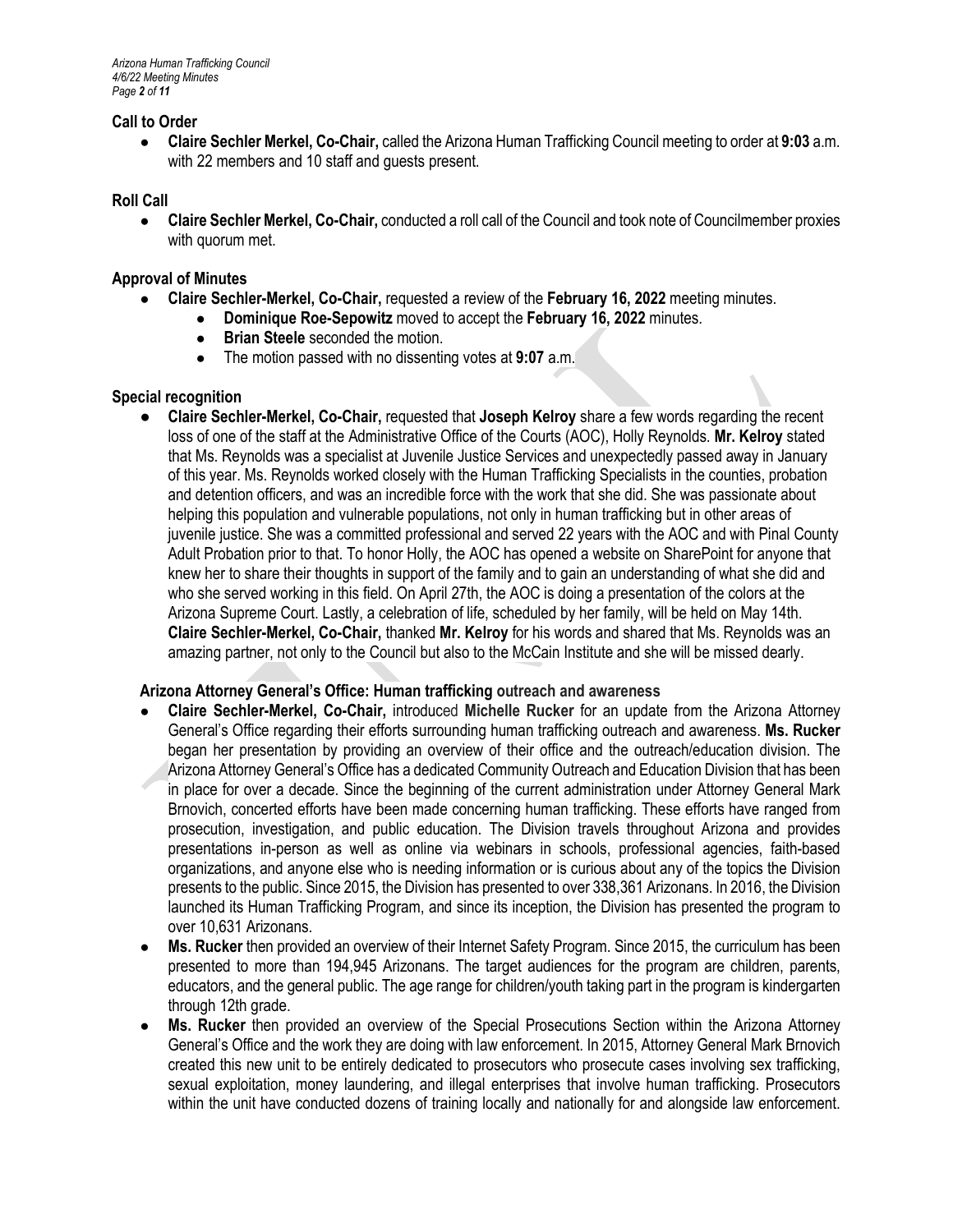Focus areas of the training have been best practices related to investigations, prosecutions, as well as traumainformed interviewing.

- **Ms. Rucker** then provided an overview of the Safeguarding All From Exploitation (SAFE) Action Project. The SAFE Action Project is a partnership between the Attorney General's Office, the Arizona Human Trafficking Network, and the United States Department of Homeland Security Investigations Arizona. The project is a profession-specific human trafficking training program for the tourism and travel industry. In 2019, the Attorney's General Office helped the Arizona Human Trafficking Network relaunch the project. Since the relaunch, over 3,400 individuals working in all professions within the tourism and travel industry have been trained, representing over 60 organizations statewide, including a few organizations outside of Arizona. Additionally, 22 organizations/businesses have been SAFE certified.
- **Ms. Rucker** then explained the additional ongoing projects under the SAFE Action Project, training the Arizona Office of Tourism Visitor Center volunteers and working with casinos, specifically Gila River Gaming Enterprises and Harrah's Casinos as well as training students from ASU, GCU, and Scottsdale Community College that are enrolled in tourism and hotel/hospitality management programs. **Ms. Rucker** continued to describe other collaborative projects with the Inter-Tribal Council of Arizona, Childhelp Human Trafficking Advisory Group and a collaboration with Homeland Security to train 75% of City of Scottsdale employees.
- The full presentation can be accessed a[t https://goyff.az.gov/meeting/htc/2022/04/06.](https://goyff.az.gov/meeting/htc/2022/02/16.)
- **Dominique Roe-Sepowitz** commented on hotel liability, stating that hotels consider the civil liability that they are facing by allowing human trafficking to happen on their properties and using this knowledge as a tool to encourage the industry to get trained and to show evidence in their policies and procedures. **Ms. Roe-Sepowitz** stressed the importance of the work of the Attorney General's Office to educate hotels on protecting their patrons and that they know who to call and that it would be beneficial if there was a national level of certification/knowledge surrounding a hotel's actions if human trafficking occurred on their property and the potential liability that the establishment accepts by renting rooms to traffickers. **Ms. Rucker** commented that the American Hotel and Lodging Association, even prior to the pandemic, really put a lot of notice on this, especially for the larger corporations, and told everyone that they need to get some sort of training initiative going on their property. It doesn't matter if they are major franchises or "mom and pop". The Arizona Office of Tourism has been great and the Arizona Lodging and Tourism Association has been really helpful in pushing this message as well. **Claire Sechler-Merkel, Co-Chair,** commented that the Council is the place to continue the conversation and discuss who the Council would like to have to facilitate a presentation.

# **Taskforce Update: Yuma County Sex Trafficking Coalition**

- **Claire Sechler-Merkel, Co-Chair,** introduced **Edna Lugo** and **Estrella Fitch** for an update from the Yuma County Sex Trafficking Coalition. **Estrella Finch** began her presentation by highlighting their coalition members and thanked the McCain Institute and Mayra Lopez from Banner Health for inviting others to join the coalition. **Edna Lugo** shared Yuma County Sex Trafficking Coalition's mission statement to provide training and education to our community in recognizing the signs of youth sex trafficking and to establish collaborations between agencies in providing services to at-risk youth and victims of trafficking. **Ms. Lugo** emphasized the importance of collaboration with their members and other agencies in educating the community on the signs of trafficking. The coalition has trained Yuma Police Department and Amberly's Place in the past and is currently working with Yuma County Sheriff's Department, Arizona Western College Police Department, Cocopah Police Department, Quechan Police Department, and Somerton Police Department.
- **Ms. Lugo** explained that currently, Juvenile Court refers youth to the Healing Journey for services when they identify any youth that is being trafficked or a youth at risk of being trafficked. Also, because **Ms. Lugo** is a trainer for Sex Trafficking 101, she provides training for staff and coalition members. **Ms. Finch** added that they also receive referrals from the Department of Child Safety (DCS) when they see that there is a risk for a youth being trafficked, such as continual runways. When DCS staff sees high-risk factors for trafficking and then they begin working with the youth on the curriculum. **Ms. Finch** also stated that youth often do not see themselves as victims. The coalition has also been working with YPIC charter school and high schools to develop programs and present on trafficking. Another way that the coalition is working with the schools is by receiving referrals from school counselors who notice something is going on with a student and something doesn't "feel right". The goals of the coalition are to provide insight and additional support for ongoing cases.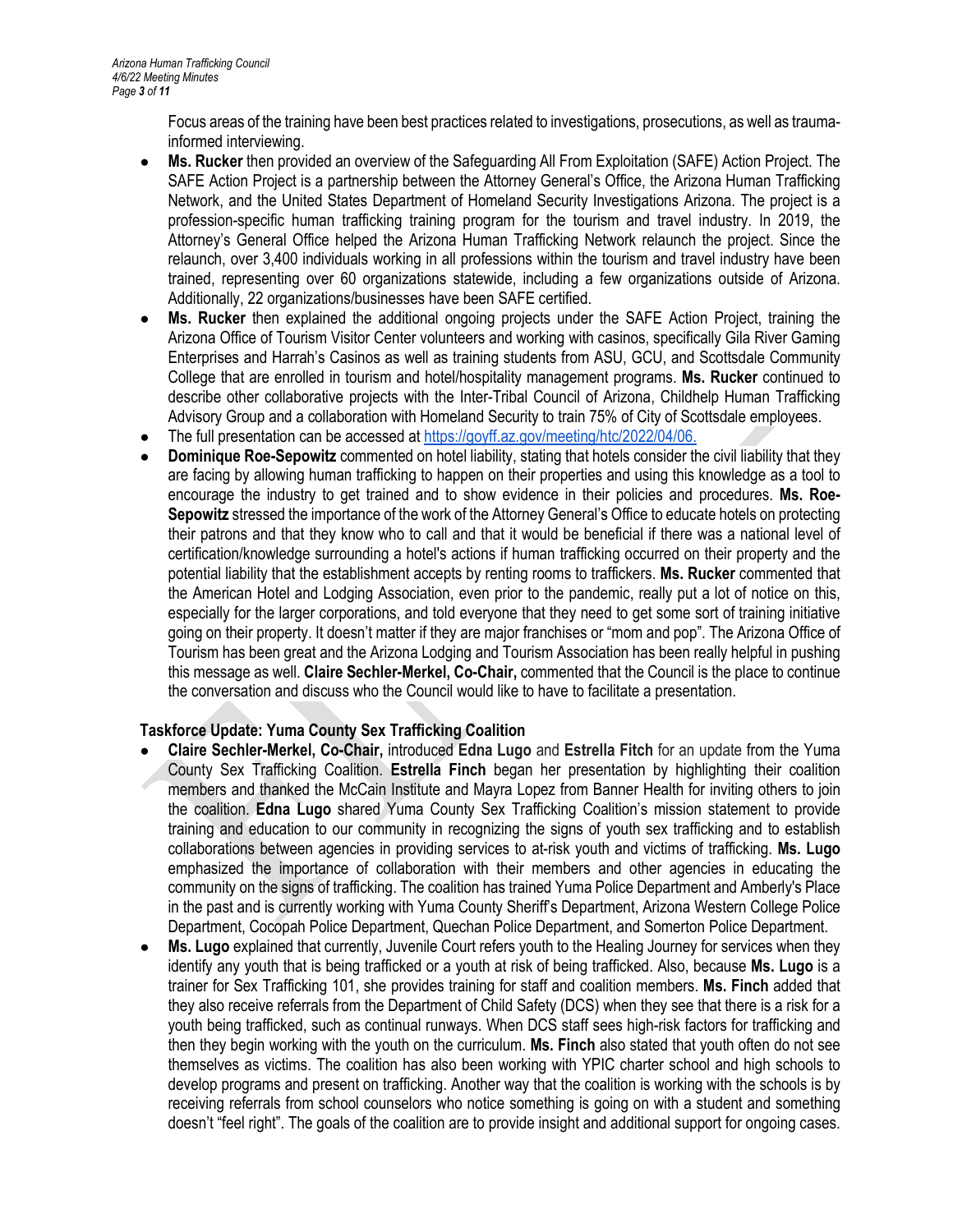Oftentimes when they meet with victims they can provide an array of resources through the agencies that are a part of the coalition as one agency cannot do it all. This collaborative effort occurs during coalition meetings.

- Ms. Lugo shared the barriers and challenges they continue to experience as a coalition. COVID-19 greatly affected the coalition's ability to promote awareness, provide training, and conduct community outreach. But thankfully they are beginning to go back to in-person. The other main challenge the coalition has experienced is that the Yuma community does not accept that sex trafficking is an issue and believes that it does not exist. People have stereotypes of sex trafficking as people hanging out on the street corner at night waiting for cars to pass by. The coalition's goal is to educate the community that sex trafficking can happen online and via apps, especially with Yuma being a border town.
- Ms. Finch then highlighted the Healing Journey's successes since the coalition's inception. In the past six years, the coalition has worked with 20 victims of youth sex trafficking. They explained that it was difficult to get services for these youth. Most of the 20 victims were recruited by a peer for a trafficker. The coalition would identify this issue and bring it to law enforcement but oftentimes the victims would not speak up. **Ms. Finch** realized that the best way to deal with the issue was to bring mental health education and provide trauma-focused therapy. Currently, everyone in the agency is certified through the Arizona Trauma Institute to provide specialized therapy methods and they have an understanding of trafficking. To date, the coalition has served 35 boys and girls through the school districts and DCS. Another success was that of a young lady that was trafficked by a gang and the FBI had to get involved in the case. The victim would drive the FBI to the house and show them where her traffickers lived. **Ms. Finch** added that this victim came by the office one day in her early 20s and she brought her baby as she wanted to physically show **Ms. Finch** that she was out of that lifestyle and had a son. She finally understood the dangers that she had gone through.
- **Ms. Lugo** then stated that their goals moving forward are to continue educating the community, local law enforcement, and behavioral health agencies on recognizing signs of sex trafficking, and identifying victims and those that are at risk of being trafficked. The biggest event that the coalition is working on is the Yuma Sex Trafficking Symposium which will take place from May 9th-10th with assistance from the McCain Institute. Training will be provided to law enforcement, DCS, behavioral health agencies, victim advocacy, prosecutors, and anyone else that is working with youth who are at risk of being sex trafficked. Sessions will be provided in the morning and afternoon so shift officers can participate. The last goal of the coalition is to continue to develop and provide Sex Trafficking 101 for high school students and parents/guardians. **Ms. Finch** added that they want to begin their awareness program as soon as possible now that they are back in-person, as she believes a lot of times parents should ask questions as to why their kids have money and question what is going on. Ms. Finch concluded her presentation by thanking **Michelle Rucker** for the presentation she provided years ago on teen dating violence program for high school students.
- The full presentation can be accessed a[t https://goyff.az.gov/meeting/htc/2022/04/06.](https://goyff.az.gov/meeting/htc/2022/02/16.)
- **Claire Sechler-Merkel, Co-Chair,** thanked **Ms. Finch** and **Ms. Lugo** for their presentation. She stated that they are looking forward to the symposium on May 9th-10th.
- **Joseph Kelroy** thanked the teams in the Yuma area for their work. He then stated that the Yuma County Sex Trafficking Coalition is a great example of the collaborations that have been developed within the Council and thanked **Ms. Lugo** and **Ms. Finch** for their work.
- **Sarah Chung** thanked Ms. Lugo and Ms. Finch for an amazing job and mentioned the correlation between LGBTQ youth, human trafficking, and homelessness. She then offered her services to **Ms. Lugo** and **Ms. Finch** with any help to develop the Sex Trafficking 101 training as she believes any training that is developed needs to include all intersectionality, especially LGBTQ youth.
- **Claire Sechler-Merkel,** then requested that **Tim Roemer** provide his thoughts on their trip to Yuma this past Monday and share more about the intersection of trafficking issues and border security.
- **Tim Roemer** shared that their recent trip the border was eye opening. Claire Sechler Merkel, Co-Chair, Mr. Roemer, Ambassador McCain, and Director Orrantia visited the border about five years ago and a lot has changed since then. **Mr. Roemer** stated that five years ago there were approximately 25,000 apprehensions in the Yuma sector that year. He shared that in the 6 months of this federal fiscal year, the Yuma sector has seen 150,000 apprehensions. This makes the tasks and jobs of law enforcement, prosecution, victims services, and everyone across the board so difficult. It makes it challenging to track who is really the child of a family coming across the border and who is not, and how can we keep track of those coming into the country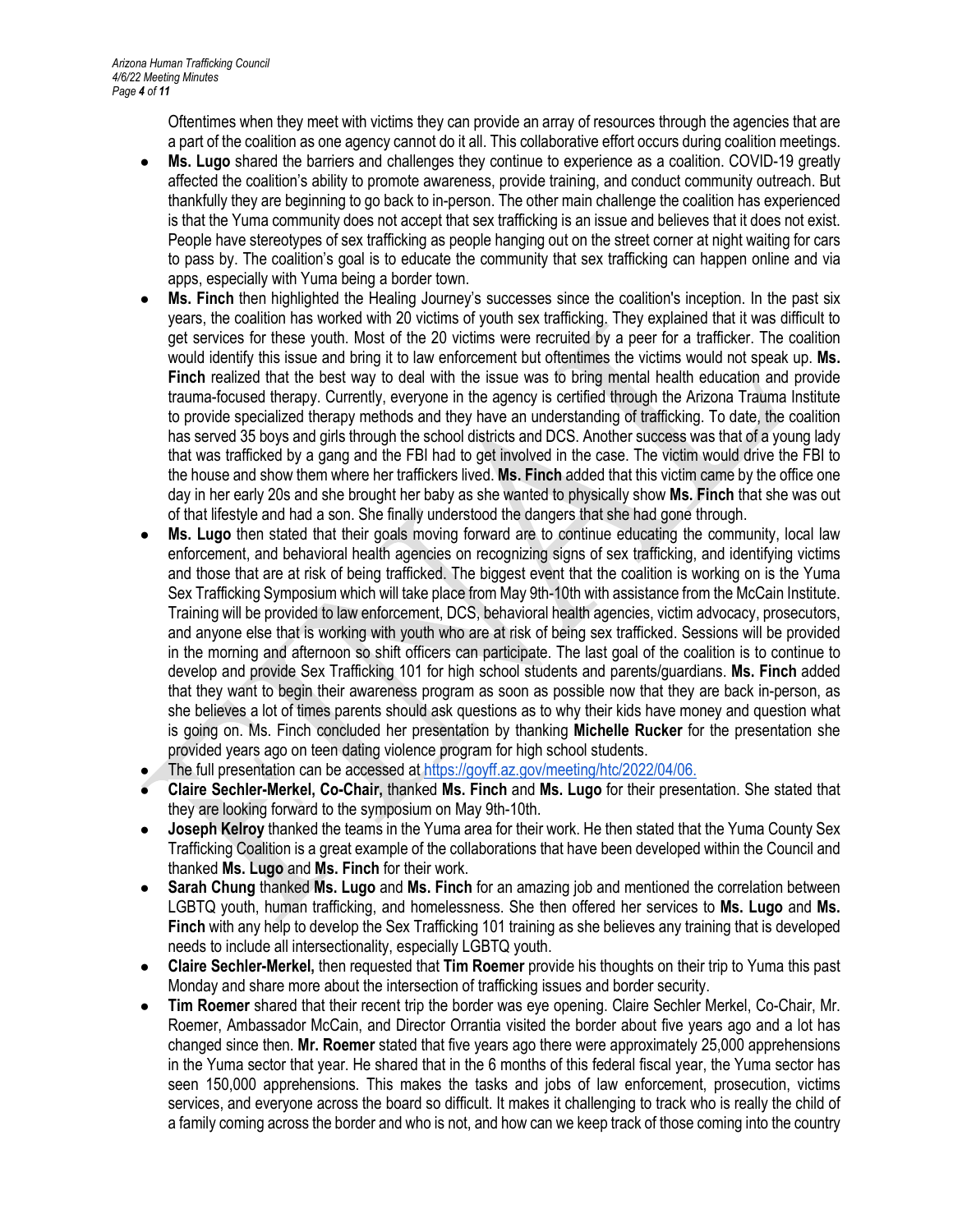and ensure they are protected. He then stated that this is not just a problem in Yuma County and he thanked all those that are working in Yuma County including **Ms. Lugo** and **Ms. Finch**. **Mr. Roemer** went on to state that they visited Amberly's Place and it shook him to the core hearing some of those stories especially based upon the ages of all the victims they heard about, including Amberly herself. The Council has an opportunity, in working with their partners in Yuma County, to really be role models for the rest of the nation. He then added that the Border Patrol does not get involved in any immigration process and is strictly there to process individuals, keep bad people out, and do biometric screenings. This becomes difficult when there is an increase in the number of people coming across the border as their entire job goes to processing instead of proactive work to keep the dangerous individuals and drugs/narcotics out.

**Representative Regina Cobb** asked Mr. Roemer if the National Guard is helpful to the Border Patrol at this point. **Mr. Roemer** answered that they are a force multiplier with the Arizona Department of Public Safety (DPS) and are doing a phenomenal job in working with Border Patrol specifically in drug interdiction. They receive intel on how cartels use human smuggling to complete drug trafficking. The individuals crossing the border pay their fees to the cartels/criminal organizations, approximately \$10,000 per person. Because some individuals cannot pay, once they get into the country they are in indentured servitude or sex trafficking or other areas to pay off those fees. The cartels send groups across the border and observe Border Patrol and law enforcement response, which is when drug loads travel east of San Luis in the Welton area. The National Guard and DPS have a large presence in those areas through the support of Governor Ducey and they have seen tremendous outcomes, apprehending large amounts of drugs, unlike anything they have ever seen.

### **Starfish Place**

- **Claire Sechler-Merkel, Co-Chair,** introduced Councilmember **Lois Lucas** to provide an update on Starfish Place. **Ms. Lucas** began her presentation by providing the background of the program. The design of the supportive programming for Phoenix Starfish Place has been informed by the community's sex trafficking survivor leaders. The goal of the program is to promote healing from trauma, promote independence, address health and mental health issues, and support recovery and reconnection to the community. Support services include a range of programming including case management, therapeutic groups, life skills and parenting classes, cooking and nutrition, and mindfulness. The facility was built in 2013, along with fifteen apartments, and has a 6,800 sq. ft. community center equipped with a library/computer room, case management offices, community kitchen, a teen room, and a therapeutic room. The community yard includes an outdoor grill and dining area, lots of space for biking and scootering, and beautiful outside seating around the courtyard. The facility was purchased with city funds and is owned and operated by the City of Phoenix Housing Department. To begin the application process to enter the facility an individual needs to have a caseworker and has to be referred. Oftentimes referrals are received from Center for Hope, UMOM and Catholic Charities. The application is then reviewed by the Advisory Board and an interview is facilitated with the clinical social worker in-person to understand the current state of the individual. The program includes meeting basic needs, clinical programs, medical partnerships, and community advocacy. Current status of applications: two are under Section 8 review and 10 moms and 21 children are currently residing in the facility. Once approved into the program, the individual has to get deposit assistance for their utilities, move into the facility, case management, and therapeutic programming begins, as well as property management. Community Bridges, Inc. facilitates case management and is survivor-led. Case management support includes assistance with enrollment in community resources, goal setting, transportation, and encouragement and support for education and employment attainment. **Ms. Lucas** added that the women in the facility are well supported to move on to the next phase of their lives. Some are going back to school, some are going back to work and if they do not have a job, almost all are looking for one. **Ms. Lucas** continued to explain that ASU provides clinical services for adults including substance abuse groups, trauma intervention groups, mentoring support groups, nutrition/cooking groups, an acupuncture clinic, and music lessons.
- **Ms. Lucas** then explained that residents in the facility are referred by multiple agencies including Community Bridges, Inc. Center for Hope; Dignity Diversion Phoenix Police Department Human Exploitation and Trafficking (HEAT) Victim Services; Dream Center; UMOM; Sojourner Center; Phoenix Children's Hospital; and the Resolution Group. Since opening in November 2017, the facility has served 21 adult female survivors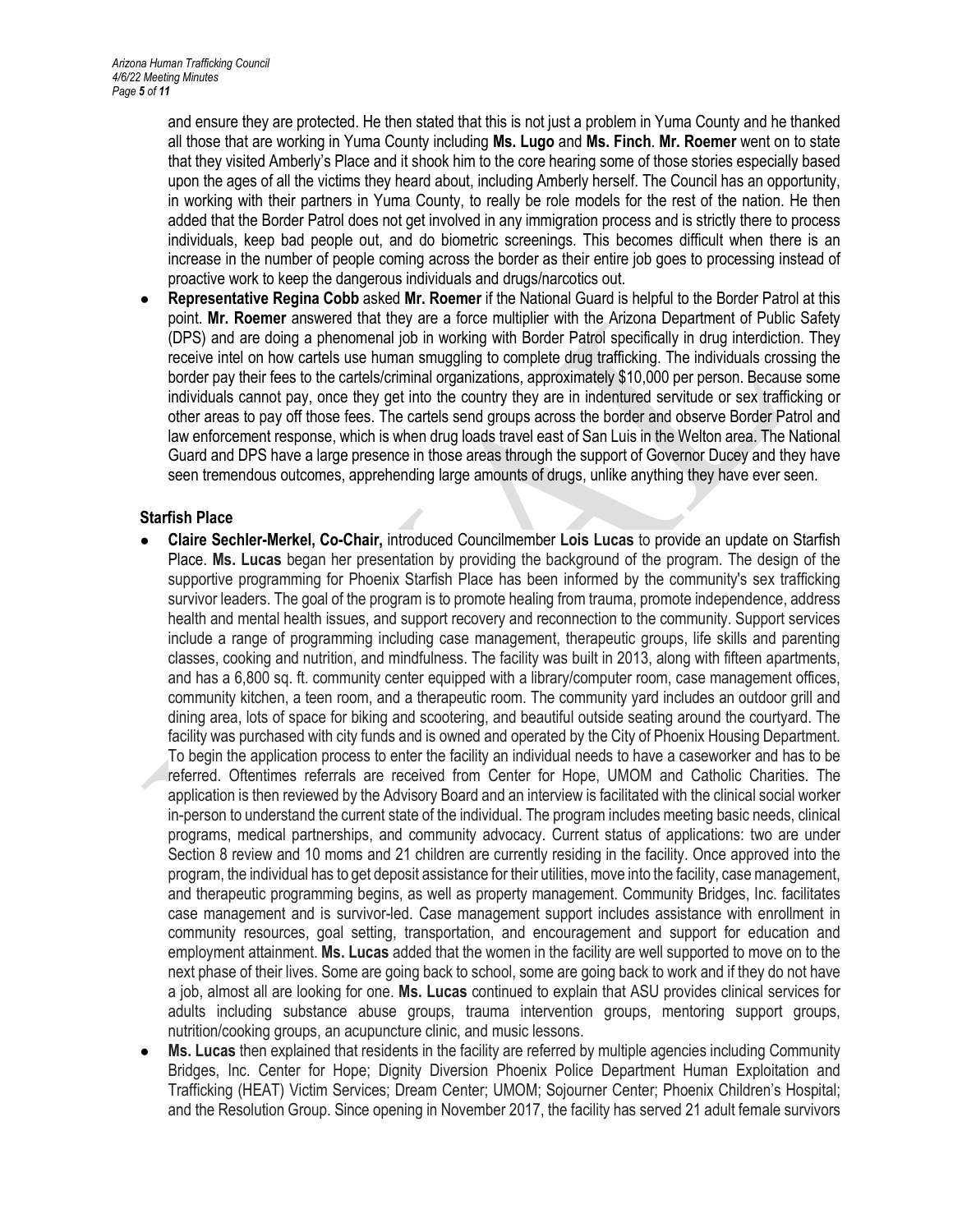of sex trafficking and their 48 minor children. The residents have between one and eight children living with them. Many of the residents reported experiencing significant trauma during their lifetimes including experiences of being unsafe and abused in their childhood homes and experiences of homelessness, addiction, and domestic violence as adults. The clients at Phoenix Starfish Place also report high rates of depression, anxiety, intrusive thoughts, dissociation, and defensive avoidance. All of the residents reported experiencing sex trafficking which is defined as being under the age of 18 and exchanging sex for something of value, or, over the age of 18, having a third-party use force, fraud, or coercion to exchange sex for something of value. The age of first sex trafficking experience ranged from age 12 to 26 years old with an average of 17.7 years old. The clients at Phoenix Starfish Place have come from a number of different referral locations including family or domestic violence shelters, treatment programs, couch surfing, or living with family. All of the Phoenix Starfish Place residents reported unstable housing in their application. Three residents were living in crisis domestic violence shelters, four residents were living in programs where they received support and direct services. Four residents were referred by the victim services worker at the Phoenix Police Department Human Exploitation and Trafficking Unit. One resident was living in her vehicle when she applied to Phoenix Starfish Place. Additional services to support the residents at Phoenix Starfish Place include assistance with childcare, GED courses and testing, community college tuition, license training, and books for coursework. All children at Phoenix Starfish over the age of four years old received an Apple iPad in October 2020 and over time, any adult resident enrolled in any training or schooling received a laptop computer. All fifteen apartments received Wi-Fi services for 12 months in 2021 to support the child and parent's educational pursuits. In November 2020, the ASU Clinical team set up a non-perishable food pantry for residents. As of March 2022, residents have received 6,807 food items in 344 visits. In the fall and spring of each year the ASU and Community Bridges, Inc. team puts together events including Spring Festivals and Fall Celebrations.

- The full presentation can be accessed a[t https://goyff.az.gov/meeting/htc/2022/04/06.](https://goyff.az.gov/meeting/htc/2022/02/16.)
- **Jennifer Pinnow** asked how long residents can stay at the facility. **Ms. Lucas** replied that the program is 2 years but there are residents that have been there longer as they are doing the right things to leave the facility. The longest they can stay is possibly 5 years. **Dominique Roe-Sepowitz** commented that Phoenix Starfish Place has been open for over four years. When **Ms. Lucas** and **Ms. Roe-Sepowitz** developed the program they hoped it would be a two-year program. Because it is funded under Section 8 Housing and Urban Development (HUD), the residents can use their voucher wherever they like, thus many are choosing to remain. There are some talks right now about changing the funding significantly to city funds so people would only be able to stay for 2 years. This was highlighted in the newspaper recently that the change is currently in the appropriations process, but Phoenix Starfish Place will let the Council know when the change happens. Currently, 4 people moved into the facility in November 2017 and three of them still live at the facility. **Ms. Pinnow** stated that it sounds like a great program. **Ms. Lucas** added that she and a friend of hers started a Circle of Dignity, a prostitute's anonymous group, and they are going very well. The group used to be facilitated at Catholic Charities but it stopped due to COVID-19. **Claire Sechler-Merkel, Co-Chair,** asked if the group was only for residents or for a larger group of people. **Ms. Lucas** replied that the acupuncture program is open to any survivor but usually programs are only for residents. **Ms. Roe-Sepowitz** added that Phoenix Starfish Place is beginning to open up so that the prostitution anonymous group is now open to the community and the acupuncture clinic is open to the community so there are other people coming from other programs. When Phoenix Starfish Place first opened there was just the building, Section 8, and case management but no money for clinical services which is why public housing does not have clinical services. A lot of the clinical programming in the first few years was funded by a grant from Dr. Michael Crow and ASU. Then in 2020, Phoenix Starfish Place received the Attorney General's grant that was advocated for in the Arizona Legislature and has continually extended it until the end of this year because they could not get residents enrolled in school due to COVID-19. Currently, four residents are in school and/or continuing education, two are in college and are provided laptops and get their books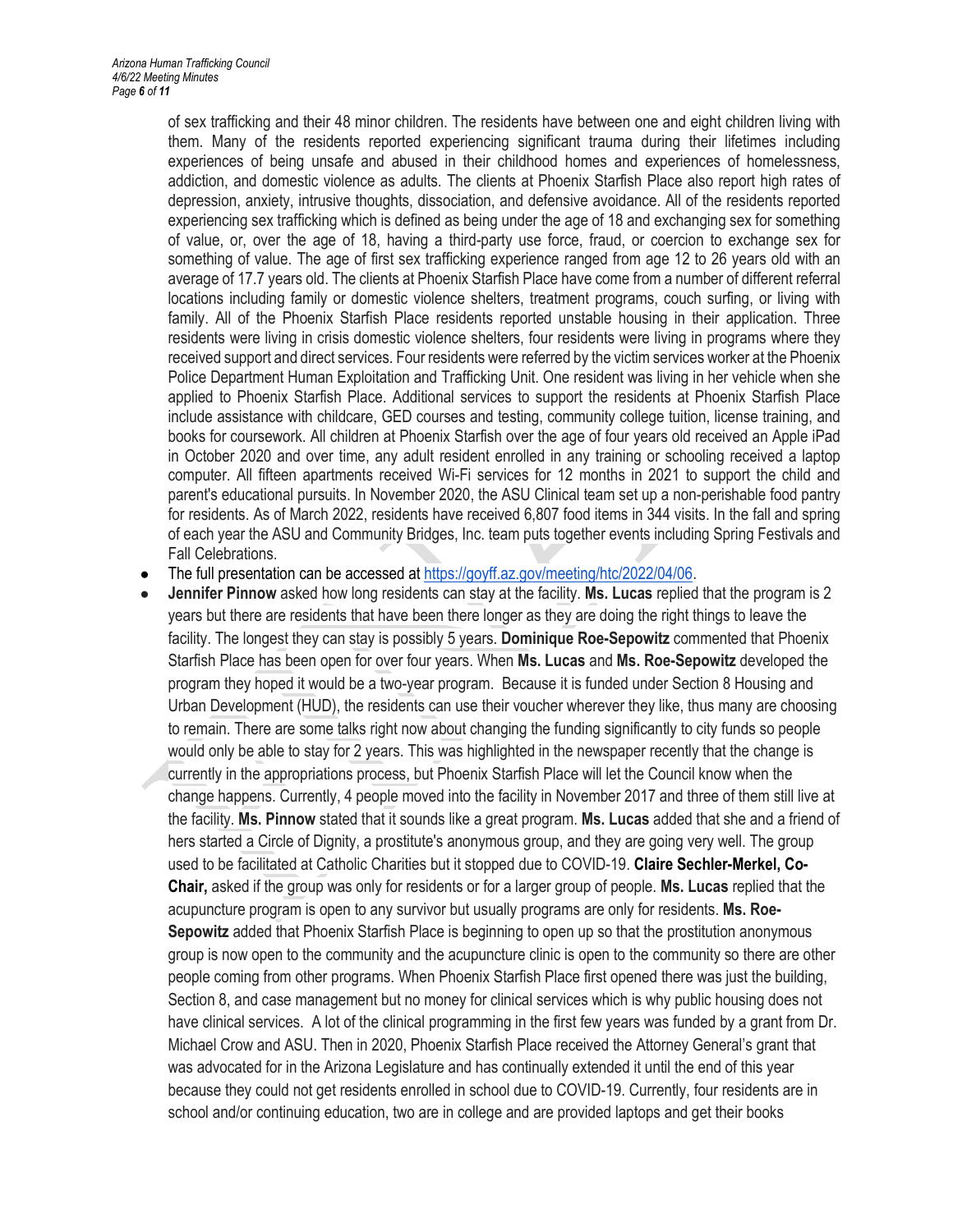purchased. One of the residents is currently in a victimology class. **Ms. Roe-Sepowitz** then added that if anyone would like a tour of Phoenix Starfish Place, please reach out to herself or **Ms. Lucas**. Over the past three years, **Ms.Roe-Sepowitz** has had 20 ASU interns work at Starfish Place. **Ms. Lucas** added that groups that are facilitated are provided childcare. **Ms.Roe-Sepowitz** then commented that this year Phoenix Starfish Place had three high school interns from Bioscience High School and they will continue with that relationship.

- **Brian Steele** thanked **Ms.Roe-Sepowitz** and **Ms. Lucas** for the work that they do and for the presentation. He cannot emphasize enough how much of a need there was for Phoenix Starfish Place, especially for the survivors who have children. It is more than a place for them to go with their child, it's those wraparound services and therapeutic support which was nonexistent for the mothers and their children. **Ms. Lucas**  replied that they are waiting for residents to become stable in their life, not to still be in crisis, and thinks they are all doing wonderful. There is a woman who has been there for 5 years who says she and her child feel so safe at Phoenix Starfish Place and they do not want to leave. She then added that a lot of residents feel that way and when they enter the facility they begin to feel normal again. **Ms.Roe-Sepowitz** then mentioned that Empact La Frontera received a grant that provides trauma counseling to agencies that serve human trafficking survivors that do not have therapists on site. Phoenix Starfish Place currently has a contract with Empact La Frontera with 4 residents currently enrolled. She went on to share that Phoenix Starfish Place continues to search for community partnerships and highlighted an Argentinian chef that comes to the facility every other Tuesday to cook for residents. Another partnership she mentioned was the Caring Coalition which has donated 6,000 organic food items since September 2020 when the facility realized residents were running out of food at the end of the month due to school closures. Lastly, she highlighted a new 12-step group that meets every other Monday and a therapist that facilitates a trauma group Wednesday nights. During the summer, the trauma group turns into a family night event that shows movies on a projector screen that was purchased with CARES Act funding.
- **Claire Sechler-Merkel, Co-Chair,** shared that when the National Advisory Council came to Arizona they visited Phoenix Starfish Place and were blown away. This was a great opportunity for Phoenix to shine and represents all the hard work **Ms. Lucas**, **Ms. Roe-Sepowitz,** and others have done to make this a reality in our community.

# **STIR update: Strangulation Studies**

- **Claire Sechler-Merkel, Co-Chair,** welcomed Councilmember **Dominique Roe-Sepowitz** for an update from the Office of Sex Trafficking Intervention Research (STIR) at ASU on the outcomes of recent strangulation studies with the Las Vegas Metro Police Department. **Dominique Roe-Sepowitz** began her presentation by explaining how rich and important the relationship between Phoenix and the Las Vegas Police Department is and how Las Vegas is illustrative of what is happening in Phoenix as there is a big network between the two cities. The study began in 2011 with the Las Vegas Metro Police Department Human Trafficking Unit (VICE) by indenttfying the challenges they are facing. One of the challenges identified was robberies that were committed by prostituted persons on buyers, who were oftentimes from other countries, and did not return to testify. Traffickers communicate with their trafficking victims to find someone with an accent and rob them because they won't likely return to court and the charges will be dropped. Another conversation that was had with VICE was strangulation and one of the things that very few VICE units do is screen people for strangulation and domestic violence. What ASU did was look through the narrative data on a huge number of cases and found that people were spontaneously reporting strangulation by their traffickers.
- **Ms. Roe-Sepowitz** explained that the study explored 795 cases from 2011-2019. It was initially over 1,000 but some cases had to be eliminated as there was no narrative about the experience of the victim including physical violence. If cases included a narrative, then those cases were included. Data included police reports, interviews that were recorded with victims, evidence reports, and any criminal records of the sex traffickers.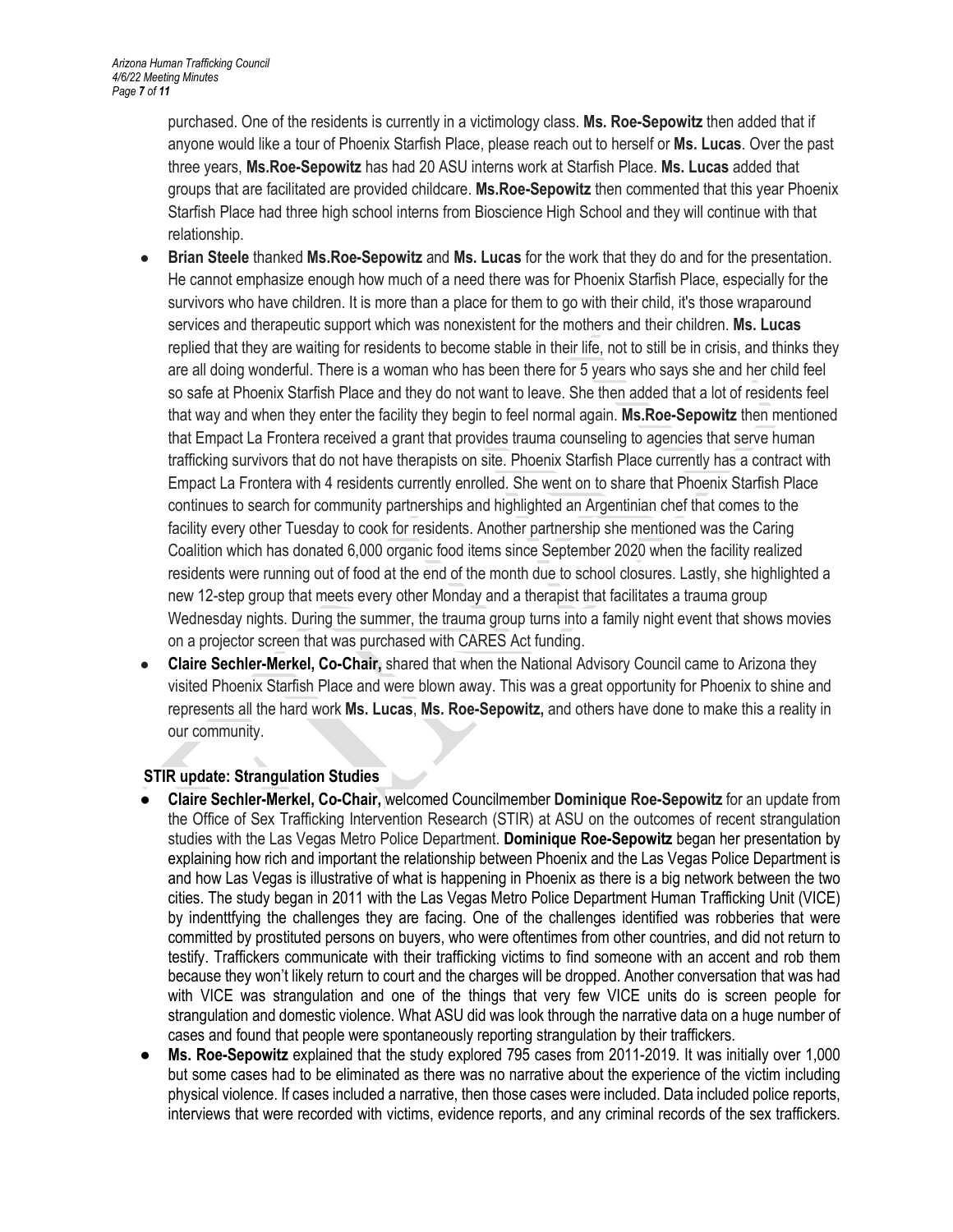The analysis included independent t-tests, chi-square and odds ratio. In the study, it was found that one out of every six sex trafficking case reports included a victim spontaneously reporting non-fatal strangulation by their sex trafficker. ASU has learned that non-fatal strangulation is of great concern as there are bones that can be broken in the throat that cannot be seen, the victim doesn't know bones have been broken, there is no bleeding, bruising may not be on the neck, and a person can die within 24 hours. This is why there are different assessments that domestic violence programs do around the country to make sure that if they were strangled in the recent past that they go to the emergency room and get checked, those protocols are in place. Unfortunately, those same protocols are not in place for sex trafficking units to ask victims the exact same questions. If we are able to use some of the same protocols, **Ms. Roe-Sepowitz** believes that victims would be safer because of it. She encouraged everyone to look at the screening used by detectives in domestic violence are to consider using similar screenings in human trafficking cases.

- **Ms. Roe-Sepowitz** then stated that they also found that victims that reported non-fatal strangulation were slightly older than the victims who did not report it. This may speak to the fact that they have been in the game a little bit longer and the trafficker needed to use a little more violence to get them to do what they wanted. They also found that they are more likely to be street prostituted than in other settings so the violence is escalated in that population of persons. By saying they are older and are more likely to be on the street, those that work in victim services understand what this means. They may have been in strip clubs before but are no longer able to because of the violence they have experienced, drugs they have used, or experiences that no longer make them the right person to be in casinos, hotels, or in strip clubs. What was also found in the study was that victims of sex trafficking who reported non-fatal strangulation were 2x more likely to also report being threatened with a weapon by their trafficker. This is important as this informs us that those traffickers are more likely to have possession of a weapon. So when we ask a victim if they have ever experienced non-fatal strangulation, and they say "yes", the next question should be: "Does your trafficker have possession of a gun or a weapon?". The study also found that they were two times more likely to report being brought across state lines for prostitution and nearly three times more likely to have their trafficker use a romantic approach in their recruiting. These are known as "Romeo pimps" and are more likely to be relationship-based. This is where you see the link of domestic violence/and interpersonal violence. Victims were also three and a half times more likely to have gotten in contact with the VICE unit through a domestic violence call. They do not go through their traditional screening/investigation so they are not going to be asked about the non-fatal strangulation. Lastly, victims were three and a half times more likely to report that their trafficker used psychological abuse against them such as calling them names, being degrading, demeaning, and so on. **Ms. Roe-Sepowitz** emphasized that they are seeing a pattern of escalation of physical violence, this non-fatal strangulation, which implies "I can kill you". This is a very strong message that a trafficker is sending their victim.
- **Ms. Roe-Sepowitz** concluded her presentation by sharing recommendations. In working with Elynne Greene, Victim Services Director at Las Vegas Metropolitan Police Department, they recommended that detectives who are working with sex trafficking survivors need to be trained alongside domestic violence detectives. They need more training on interpersonal relationship violence and to recognize that it is a much different relationship than a typical abuse situation that is non-relationship based. The second recommendation is that more training is needed for law enforcement, medical staff and agencies to screen for non-fatal strangulation, especially when law enforcement is contacted about a person being prostituted/trafficked. **Ms. Roe-Sepowitz**  added that because of the way the data was collected, they know that when a person is caught in a sting, for example, a hotel sting, law enforcement is much less likely to do a thorough interview. Instead, they identify them as a prostitute or prostituted person, and they are then arrested and sent to be processed through the jail. In a domestic violence call, they are much more likely to do an interview and much more likely to get that information. They also know that victims rarely during stings come forward and say to law enforcement that they are trafficked. **Ms. Roe-Sepowitz** then stated that she works with law enforcement in stings and that when victims are brought to her they get HIV tested from Terros, they work with Chicanos Por La Causa, they get wraparound services from a New Life or a New Leaf, and that they are much more likely to tell them what is going on. She went on to say that there are ways to get the stress in the arrest situation lower. Lastly, the importance to walk away with is that non-fatal strangulation co-occurs in these relationships with interpersonal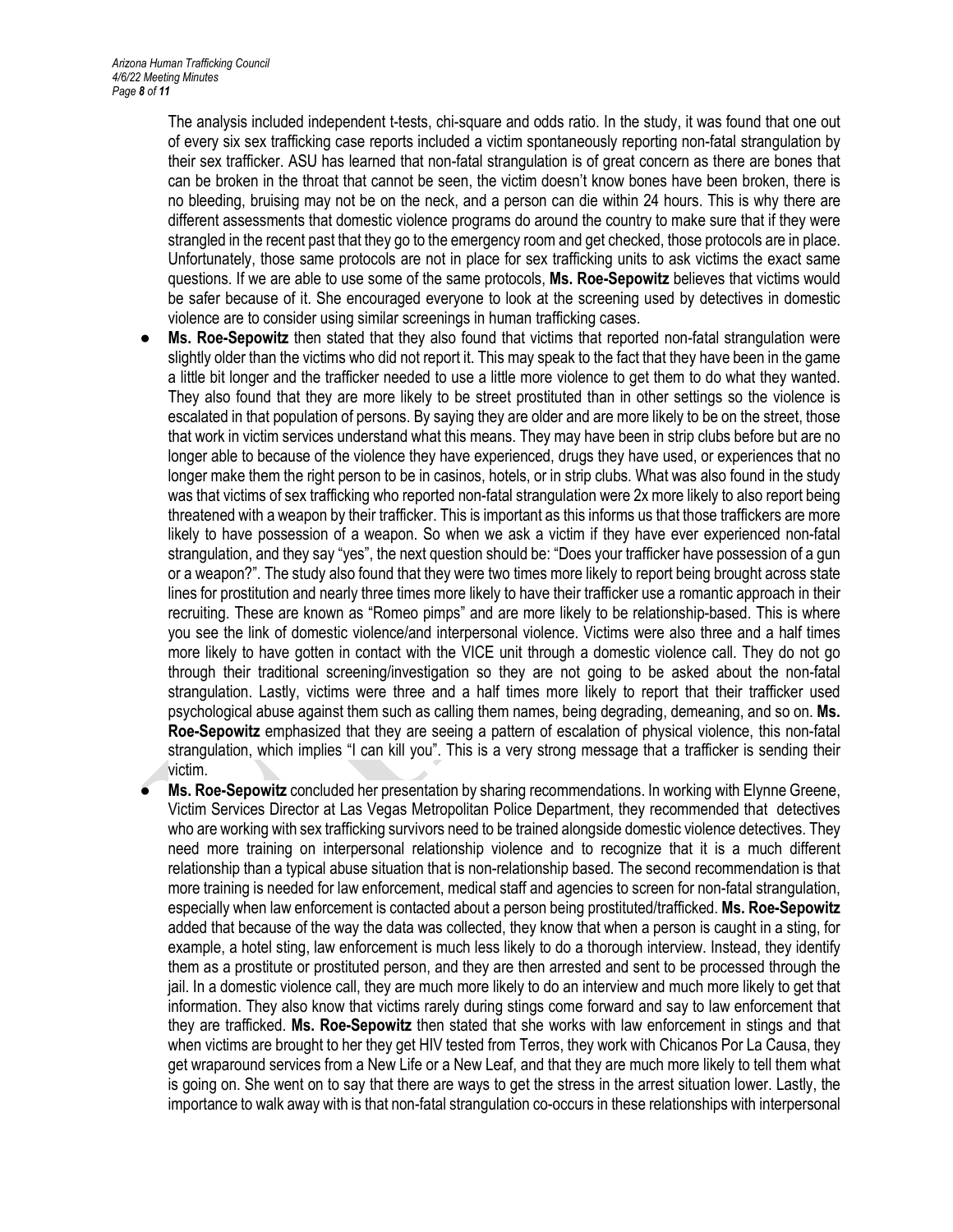violence, but also sexual violence. Victims that have experienced sexual violence by their trafficker are more likely to report and so the person is in a much more dangerous situation than a person who does not report non-fatal strangulation. In conclusion, recommendations are training for law enforcement, medical staff and social services; implemented screening where this question is asked, asked often, and asked well; screening implemented when a person recognizes a domestic violence situation where strangulation exists; screening for sex trafficking by asking if this person has ever forced you to exchange sex for something of value; and encouraging medical personnel that if they have someone come in that has experienced non-fatal strangulation to then screen for sex trafficking, in addition to domestic violence.

- The full presentation can be accessed a[t https://goyff.az.gov/meeting/htc/2022/04/06.](https://goyff.az.gov/meeting/htc/2022/02/16.)
- **Jim Gallagher** commented that one thing that continues to come up in studies they've done with ASU or ones that they have reviewed is the need for increased training for police. The idea is that most of their trainings are focused on functional operational training. It helps them refine what they do and how they do it, but what can they do to change the culture of law enforcement to make them recognize the issues, be able to separate them, and also develop a sense of empathy. Functional operational training is great and we need to continue to do it, but how do we make a more empathetic culture within law enforcement to actually implement this more effectively. **Ms. Roe-Sepowitz** commented that human trafficking cases are so complicated and what ASU sees with their detectives is that people are coming around a couple of times before they are ready to talk, so there are multiple contacts and maybe the story has changed a few times which does not seem to increase empathy, instead, it seems to decrease empathy. She then added that in their last street hybrid project with Phoenix Police Department there were two 18-year-olds that were brought in to get services and to work with law enforcement. One was three weeks from her 18th birthday and she was still in high school. So this doesn't mean that we are talking about women from Albuquerque or somewhere else, these are our kids and our community and we are not asking them if violence is happening to them in ways that we can then save their life. She then concluded by saying those that are interested in the domestic violence nexus with strangulation and the threats and lethality of a person who will strangle their partner, speaks to the fact that there is a pattern of escalation and non-fatal strangulation is part of that escalation which then can result in homicide. If we are not paying attention to it, then we are not protecting clients from those escalations of violence that they are going to be victimized by.

## **Workgroup Updates**

● **Claire Sechler-Merkel, Co-Chair,** introduced **Dominique Roe-Sepowitz** for an update from the Data and Research Workgroup. **Dominique Roe-Sepowitz** shared that **Jim Gallaghe**r helped coordinate a large FBI training that the workgroup was a part of, using data and research from their community, especially some of the new innovative techniques that have been implemented during the pandemic. She is not promoting that COVID-19 has done great things, but interventions for human trafficking have become much more nimble/innovative and there has been a completely different buy-in from law enforcement. Also, some of the more hesitant partners in the community have bought in as well. She also wanted to emphasize that when they researched survivors of trafficking, on average it takes a person 12 times to get out, with domestic violence it is 7-9. Thus, we need to have many more touchpoints to try and help people exit. The workgroup is working on a project with victims' compensation and the McCain Institute and has offered to do training with all of the boards in the state. Recently the workgroup found out that only 4 out of the 3,000 approved applications for victims' compensation funding were for victims of human trafficking. The workgroup recognizes that it is an important topic and that we need to make that change so that if clients are eligible for \$25,000 worth of victims' compensation then they are much more likely to stay involved in the prosecution and more likely to stay in the community. Additionally, some research is coming up in 2020 with the support of the Governor's Office and the workgroup is collaborating with Pima County clinicians and the Arizona Department of Corrections in working with their substance abuse teams to recognize trafficking and trauma. The workgroup is also working with the Maricopa County Sheriff's Office and collaborating on a new project with Shefali Gandhi on her domestic violence programs, recognizing the intersection of adverse childhood experiences (ACEs) and knowing what interventions can be helpful for those with high ACEs scores. The workgroup is also working with juvenile probation officers throughout the state to make sure that new officers that are coming in have basic training and continue to work with experts that were utilized last year. Also,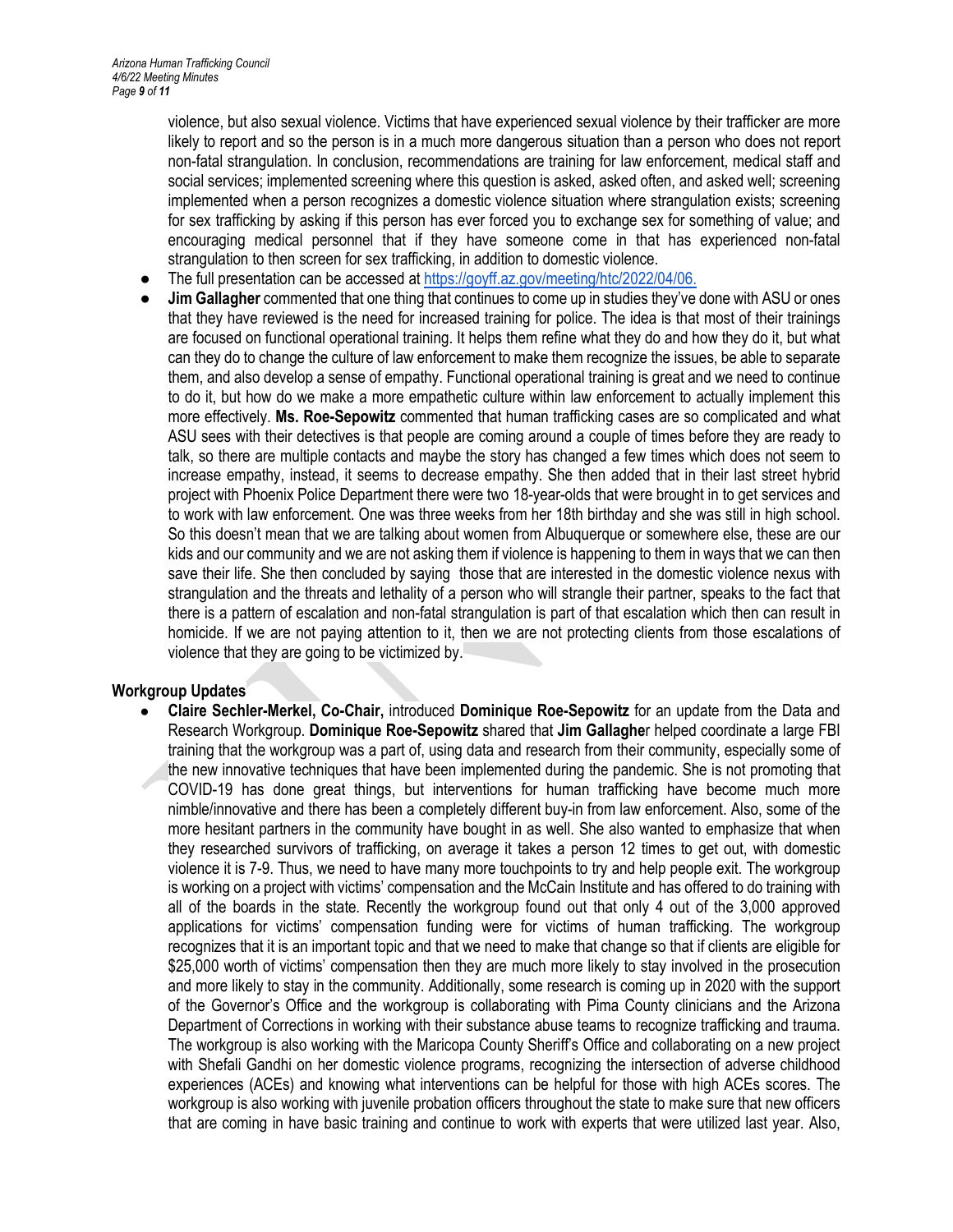1,200 people have been trained with the City of Phoenix as the workgroup is aiming for 60% of the total employees trained. There are two events coming up, one being this upcoming Saturday as there will be a Drop-in Center in Mesa that is being directed by the Mesa Family Advocacy Center at the East Valley Institute of Technology (EVIT). The second event is the Phoenix Pop Up Drop-in Center at the Helen Drake Senior Center on May 7th and they are looking for volunteers and clothes, and they usually serve between 30-60 people. If interested, please reach out to **Ms. Roe-Sepowitz**. Lastly, the workgroup will be initiating the YES 2022 Survey with support from the McCain Institute and the workgroup recently joined a new project with the Arizona Department of Housing who provide service to young people who are homeless between the ages of 18-24. The hope is to bring in more YES survey agencies as they are losing more and more each month. Recently the Department of Economic Security (DES) funding has gone out for drop-in centers and street outreach so hopefully those programs are able to partner with the workgroup.

**Jim Gallagher** commented on the FBI training and that they did not hit the numbers that they hoped to get. There were about 50 attendees but they had capacity for 125 individuals. He thinks the problem that they are experiencing from a training perspective is that the market is oversaturated and it is devaluing the importance of this topic. He recommends to the Council that they come up with some kind of structure, almost like a clearinghouse for training, especially leading up to the Super Bowl where there are going to be companies from around the country coming in and putting out their brand of training which will probably hurt more than it will help. He thinks going forward the state has all of the evidence-based practices and major agencies that have been working together and developing a good routine of human trafficking investigations and victims services and he does not want to see this diminished as we approach the Super Bowl. **Claire Sechler-Merkel, Co-Chair,** stated that she strongly agrees with **Mr. Gallagher** and that the Council has had this conversation surrounding the Super Bowl and **Kristin Sorensen** has put together a grid for the Council where they can catalog those that have informed the Council that they are coming. She went on to state that she is particularly concerned about funding being allocated to outside organizations for work that the Council is doing already and is doing quite well. **Ms. Roe-Sepowitz** added that she has a friend that works for a sheriff's department who shared that they are going to work with Intel and the jails to search their information and messages and look for traffickers. **Mr. Gallagher** commented that it's typically very siloed, and that's the problem. **Ms. Roe-Sepowitz** replied that she is better with the silos than them coming and taking over the community. **Mr. Gallagher** replied that he thinks one of two things is going to happen. In the intelligence field you get so much so often that it becomes noisy and you stop paying attention to it, which is the bad side of the coin. On the other side of the coin, you get bad intel or a bad product that is going to impair our ability to do anything. He thinks that the best thing for the Council to do is to establish a claim early with the Super Bowl Planning Committee and asked if there is a place on the Committee for a Human Trafficking Liaison who could serve as the point of contact on all the information coming in. **Claire Sechler-Merkel, Co-Chair,** stated that she completely agrees and the Council has made some inroads on the civilian side on the Super Bowl Host Committee. She has talked to **Jennifer Pinnow, Tim Roemer**, **Eric Swanson**, and others about the seat at the table that the Council had in 2015 at the command center for law enforcement and hopes they get that seat again. She thinks the benefit at this point is to be at the front end of it, ask groups to coordinate, and for the Council to be educated on these groups as they will be reaching out for funding and raising money off of the horrors of the Super Bowl. **Keith Moffitt** agreed with what **Mr. Gallagher** stated earlier that while there is a proliferation of people providing training, there continues to be a great hunger for people to get training. He mentioned that their agency has spent a great deal of money to send people across the country only to find out that Arizona got an "F" and yet the people that had the best presentations were people they brought in from Arizona to present on case studies that were successful. We have the expertise and experience, but he thinks that we need to go beyond some of the things that have been discussed as a Council and it would be nice for Arizona to become a hub and for people to come here for training, possibly a yearly training/conference. **Claire Sechler-Merkel, Co-Chair,** agreed with **Mr. Moffitt** and **Ms. Roe-Sepowitz** and then asked **Mr. Moffitt** if the yearly training would be specifically for law enforcement. **Mr. Moffitt** replied that it could be for all communities. **Ms. Roe-Sepowitz** added that they have done a symposium every year but have never opened it up to all communities and think it is a great idea to do as a Council. **Claire Sechler-Merkel, Co-Chair,** mentioned possibly creating another committee specifically for the symposium. She then requested permission from **Ms. Roe-Sepowitz**, **Mr. Moffitt**, **Mr. Gallagher, Ms. Pinnow**, **Mr. Swanson,** and